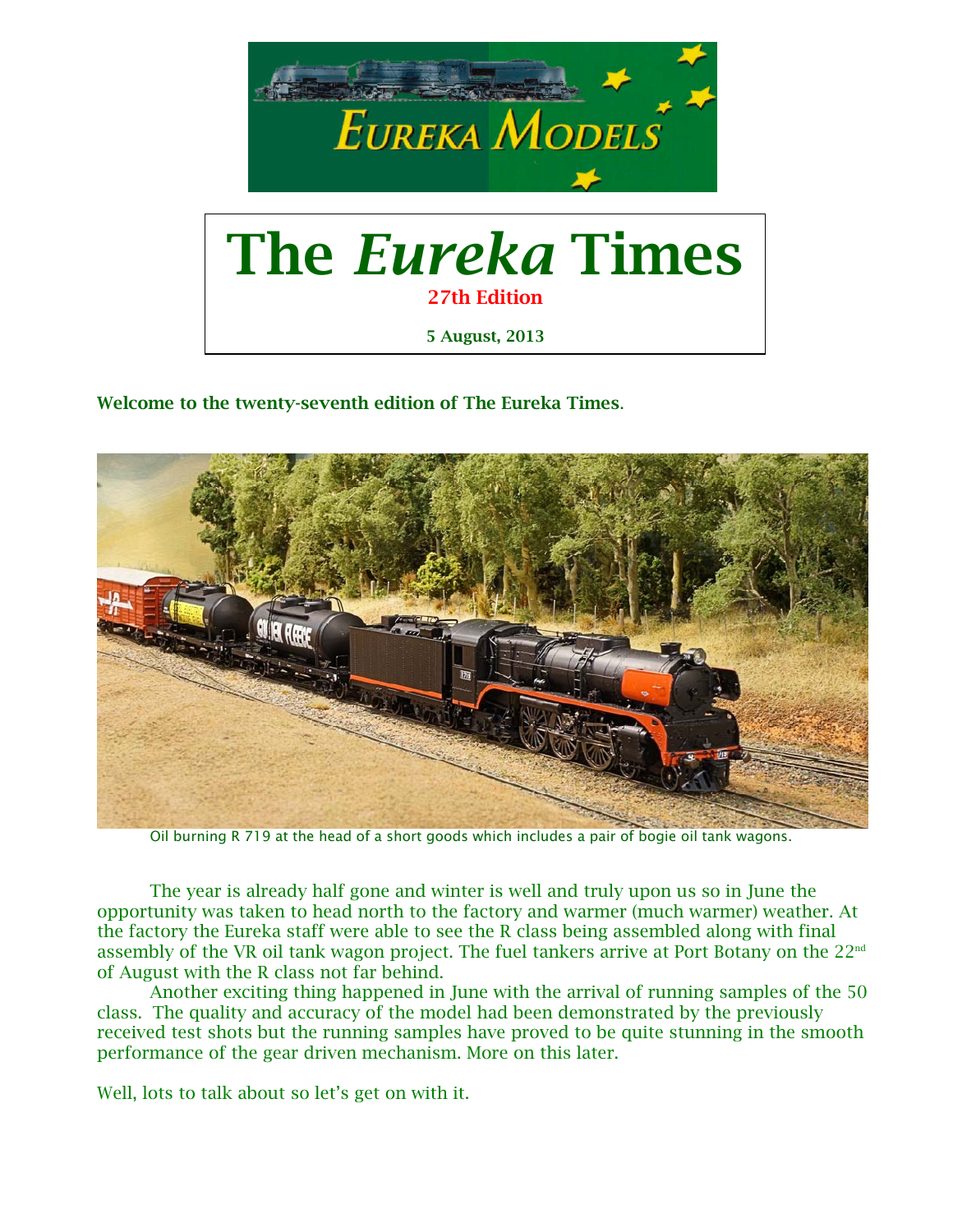### The R Class:

Final assembly of the R class is underway and delivery is expected within six to eight weeks. The engine numbers that will be available "ex-factory" for the standard coal burners are: R 700, R704, R 717, R 727, R730, R 740 and R 752. Oil burners R 719 and R 748 along with preserved locomotives R 707 and R 761 will also be available ex-factory.

 WCR locomotives R 711 and R 766 will not be available with this first run as it has been decided that to do the model properly a new tender top is required and the tooling for this is underway.

 When the R class arrives Eureka will contact each person with an R class on order to confirm the postal address and order details before dispatching the order. Orders not fully paid by the 30th of August will attract the post delivery price which will be \$660 for the basic unit.

#### The 50 Class Standard Goods Engine:



Saturated 5136 in the yard at Breeza

Running samples of the 50 class arrived in June and have undergone extensive checking and testing since then. The superheated version has had a DCC decoder fitted and has been under-going load tests and general running tests on several layouts. The overwhelming view is that the running qualities are superb. Operation is very smooth at low speed and both samples had no trouble lifting 15 bogie wagons up a 1 in 40 grade and 10 bogie wagons up a 1 in 33 grade.

 A running sample has now been sent to QSI along with sound files so that the sound decoder can be prepared. This process will decide the ultimate delivery date of the 50 class project, however at the June meeting at the factory delivery dates were discussed. The factory asked whether we wanted delivery before or after Chinese New Year which is in February. When the factory was asked did it matter they replied that it certainly did and that we would get better models if they were assembled before Chinese New Year due to the fact that after the long Chinese New Year break the factory had to train many new workers to replace the many staff who did not return after the break. What was that about Friday and Monday cars? The target date for delivery of the 50 class is therefore  $1<sup>st</sup>$  quarter, 2014..

 As previously advised the first production run of the 50 class will involve a minimum size run. This will allow a re-run to be commissioned earlier than would normally be expected. This first re-run of the standard goods will involve production of the 53 class along with further 50 class units including alternative tenders. (Tenders will be made available separately) The 53 class is expected in 2015 and will be followed by further re-runs which will include the SMR 10 class and the 55 class as variants of the 50 class.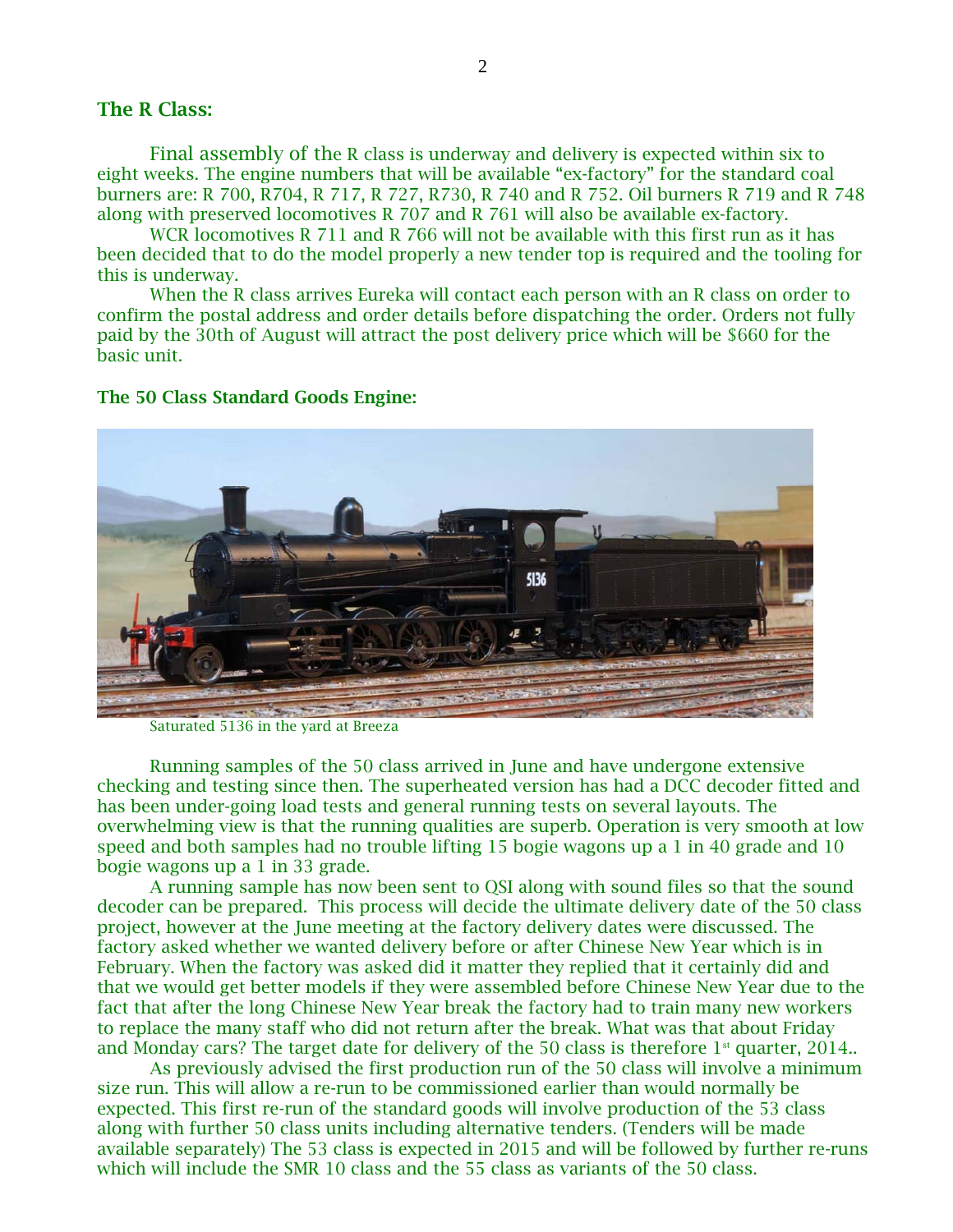

Numbers available in the first run are as follows:

Saturated: 5069 and 5096

Superheated Beyer Peacock:: 5063, 5133 and 5165 Superheated North British: 5221, 5263 and 5271

Superheated 5063 on the trestle at Breeza.

# The VR Bogie Fuel Oil Tankers:



The VR tank wagon project is now complete and the main shipment is expected in Port Botany on the 22<sup>nd</sup> of August. A small number of 3-packs are being air-freighted to Sydney and will be available at the Caulfield exhibition. Posting out will commence around the  $27<sup>th</sup>$  of August and is expected to be complete within two weeks of arrival.

# VR/SAR Bogie Open/Flat/ The NSW Bogie Tank Wagon:



Upon completion of the VR tank wagons, the factory will move onto the NSW oil tankers and the VR/SAR bogie open/flat wagons.

## K Class:

The K class project is progressing well and the engineering sample will be shortly be sent to QSI for the fitting of sound. Delivery is still dependent upon the R class project but the target delivery date for the K is still April next year.

# The 59 Class: The 40 Class: The RSH: The LCH/CCH re-run, The 620/720 re-run, The 38 Class re-run: The NCR sets.

 All these models are at various stages in their project development and are making progress. There is no news since the last edition of ET on these projects but watch for updates in the next edition of The Eureka Times.